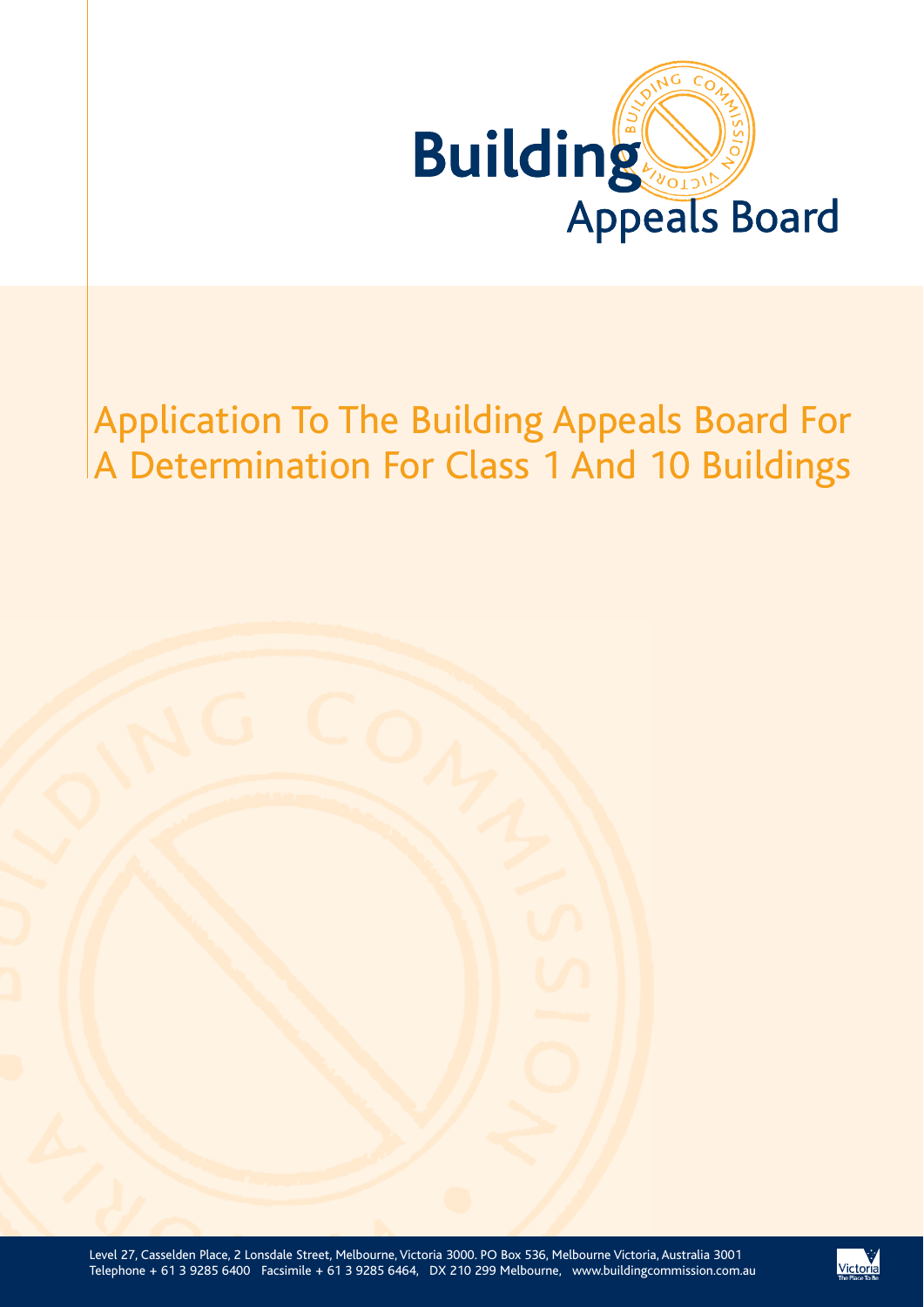# **Application To The Building Appeals Board For A Determination For Class 1 And 10 Buildings**



Postal Address: PO Box 536 Melbourne 3001 Direct Fax: (03) 9285 6410

## To the Registrar, Building Appeals Board,

I hereby make an application to the Building Appeals Board for a determination under *the Building Act 1993* pursuant to:

# **Section 160 (Modification application)<sup>1</sup> □ or Section 160A (Compliance assessment)<sup>2</sup> □ (Tick applicable box)**

| 1) SITE DETAILS                                                                                                                                                                                                                                                                                                                                                                                                    |  |                                                                                                                                                                                                                                      |                                                                                                                                         |  |
|--------------------------------------------------------------------------------------------------------------------------------------------------------------------------------------------------------------------------------------------------------------------------------------------------------------------------------------------------------------------------------------------------------------------|--|--------------------------------------------------------------------------------------------------------------------------------------------------------------------------------------------------------------------------------------|-----------------------------------------------------------------------------------------------------------------------------------------|--|
|                                                                                                                                                                                                                                                                                                                                                                                                                    |  | Address: <u>Address: Address: Address: Address: Address: Address: Address: Address: Address: Address: Address: Address: Address: Address: Address: Address: Address: Address: Address: Address: Address: Address: Address: Addre</u> | Postcode: Postcode:                                                                                                                     |  |
|                                                                                                                                                                                                                                                                                                                                                                                                                    |  |                                                                                                                                                                                                                                      |                                                                                                                                         |  |
| 2) APPLICANT                                                                                                                                                                                                                                                                                                                                                                                                       |  |                                                                                                                                                                                                                                      |                                                                                                                                         |  |
|                                                                                                                                                                                                                                                                                                                                                                                                                    |  | Name: Name: Name: Name: Name: Name: Name: Name: Name: Name: Name: Name: Name: Name: Name: Name: Name: Name: Name: Name: Name: Name: Name: Name: Name: Name: Name: Name: Name: Name: Name: Name: Name: Name: Name: Name: Name:        |                                                                                                                                         |  |
|                                                                                                                                                                                                                                                                                                                                                                                                                    |  |                                                                                                                                                                                                                                      |                                                                                                                                         |  |
|                                                                                                                                                                                                                                                                                                                                                                                                                    |  | Mob: Not and the Mobile of the Mobile of the Mobile of the Mobile of the Mobile of the Mobile of the Mobile of the Mobile of the Mobile of the Mobile of the Mobile of the Mobile of the Mobile of the Mobile of the Mobile of       | <b>Email:</b> ________________________                                                                                                  |  |
| 3) RELEVANT BUILDING SURVEYOR                                                                                                                                                                                                                                                                                                                                                                                      |  |                                                                                                                                                                                                                                      |                                                                                                                                         |  |
|                                                                                                                                                                                                                                                                                                                                                                                                                    |  |                                                                                                                                                                                                                                      |                                                                                                                                         |  |
|                                                                                                                                                                                                                                                                                                                                                                                                                    |  |                                                                                                                                                                                                                                      | Postcode:_____________________                                                                                                          |  |
|                                                                                                                                                                                                                                                                                                                                                                                                                    |  |                                                                                                                                                                                                                                      |                                                                                                                                         |  |
| 4) PERFORMANCE REQUIREMENT(S)/REGULATIONS TO BE MODIFIED                                                                                                                                                                                                                                                                                                                                                           |  |                                                                                                                                                                                                                                      |                                                                                                                                         |  |
|                                                                                                                                                                                                                                                                                                                                                                                                                    |  |                                                                                                                                                                                                                                      | Nominate the performance requirement(s) together with the deemed to satisfy provision(s) of the relevant BCA.                           |  |
|                                                                                                                                                                                                                                                                                                                                                                                                                    |  |                                                                                                                                                                                                                                      |                                                                                                                                         |  |
| 5) RELEVANT BUILDING DETAILS AS APPLICABLE                                                                                                                                                                                                                                                                                                                                                                         |  |                                                                                                                                                                                                                                      |                                                                                                                                         |  |
|                                                                                                                                                                                                                                                                                                                                                                                                                    |  |                                                                                                                                                                                                                                      |                                                                                                                                         |  |
|                                                                                                                                                                                                                                                                                                                                                                                                                    |  |                                                                                                                                                                                                                                      |                                                                                                                                         |  |
| a) Is the development affected by Res Code (Part 4 Siting)? Yes / No Council Consent? Yes / No If yes, provide details and any conditions.                                                                                                                                                                                                                                                                         |  |                                                                                                                                                                                                                                      |                                                                                                                                         |  |
|                                                                                                                                                                                                                                                                                                                                                                                                                    |  |                                                                                                                                                                                                                                      | b) Has the work that forms part of this application commenced or has a building permit been issued? Yes / No If yes, what percentage is |  |
| completed (___________%)                                                                                                                                                                                                                                                                                                                                                                                           |  |                                                                                                                                                                                                                                      |                                                                                                                                         |  |
| c) Has any fire engineering/fire safety assessment report or other expert reports been undertaken as part of this development, that may in<br>any way relate directly or indirectly to the matters raised in the application? Yes / No If yes, provide details and any conditions imposed.                                                                                                                         |  |                                                                                                                                                                                                                                      |                                                                                                                                         |  |
| d) Has any alternative building solution(s) or dispensation(s) been approved as part of this development, that may in any way relate<br>directly or indirectly to the matters raised in the application? Yes / No If yes, provide details and any conditions imposed.                                                                                                                                              |  |                                                                                                                                                                                                                                      |                                                                                                                                         |  |
| e) Is the application subject to any building notices, building orders, other reports or consents, that may in any way relate directly or<br>indirectly to the matters raised in the application? Yes $\bar{I}$ No If yes, provide details and any conditions imposed.                                                                                                                                             |  |                                                                                                                                                                                                                                      |                                                                                                                                         |  |
| f) Is there a relevant planning permit or other prescribed approval? Yes / No If yes, provide details and any conditions imposed.                                                                                                                                                                                                                                                                                  |  |                                                                                                                                                                                                                                      |                                                                                                                                         |  |
| g) Is the building on a register under the Heritage Act 1995? Yes / No (Refer to http://www.heritage.vic.gov.au to check such properties)                                                                                                                                                                                                                                                                          |  |                                                                                                                                                                                                                                      |                                                                                                                                         |  |
| h) Has any aspect of this matter been considered by the Building Commission? Yes / No                                                                                                                                                                                                                                                                                                                              |  |                                                                                                                                                                                                                                      |                                                                                                                                         |  |
| 6) INFORMATION REQUIRED (MANDATORY)                                                                                                                                                                                                                                                                                                                                                                                |  |                                                                                                                                                                                                                                      |                                                                                                                                         |  |
| Provide three (3) copies of this application and three (3) copies of all relevant documentation including plans, drawings and<br>photos which must be marked up to highlight determination(s) sought. An additional copy is required for applications relat-<br>ing to bush fire matters as comments will be sought from the CFA.<br>A cheque for \$ must be enclosed and made payable to the Building Commission. |  |                                                                                                                                                                                                                                      |                                                                                                                                         |  |
|                                                                                                                                                                                                                                                                                                                                                                                                                    |  |                                                                                                                                                                                                                                      | Date: <u>_______________________</u>                                                                                                    |  |
|                                                                                                                                                                                                                                                                                                                                                                                                                    |  |                                                                                                                                                                                                                                      |                                                                                                                                         |  |

This person signing acts on behalf of the owner and confirms that the owner is aware of this application.<sup>3</sup> *Notes 1-3: Refer to Page 3*

Updated November 2007 Page 1



Victoria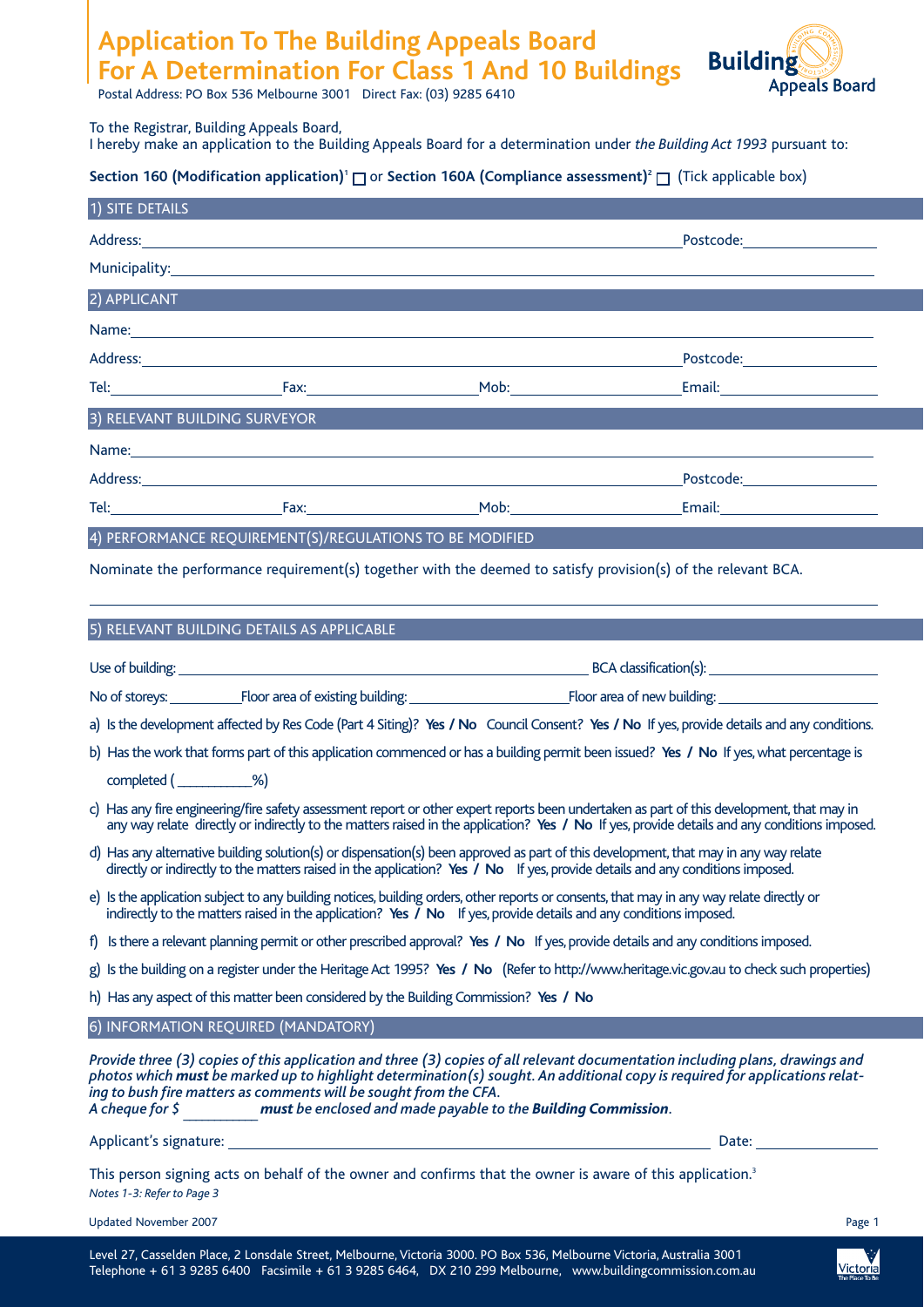# **Application To The Building Appeals Board For A Determination For Class 1 And 10 Buildings**





# This information must be incorporated in the written submission that will form part of the application<sup>4</sup> A) GENERAL REQUIREMENTS (MANDATORY)

- 1) Provide the background of the proposal.
- 2) Provide comments from the Relevant Building Surveyor where applications relate to a building permit.
- 3) Provide the nature of the modification(s) or compliance assessment(s).
- 4) Where the application relates to the Building Code of Australia (BCA) nominate the relevant primary Performance Requirement(s) together with the applicable Deemed to Satisfy Provision(s). Also nominate which edition of the BCA is to be referred to.
- 5) Indicate why the regulation is inappropriate?
- 6) Indicate why it is reasonable to vary the regulation?
- 7) Where the application relates to a BCA Performance Requirement(s), the applicant must provide commentary on the implications for each of the individual clauses of the Performance Requirement.
- 8) Provide commentary on the issues relevant to the regulation to be modified, including but not limited to the following: - $\Box$  class of building
	- $\Box$  rise in storeys
	- $\Box$  structural stability
	- $\square$  exposure to allotment boundary
	- protection from spread of fire
	- potential ignition sources
	- $\Box$  active fire detection and early warning systems
	- $\Box$  occupant life safety
	- $\square$  bushfire protection
	- $\Box$  special characteristics of fuel load
	- $\Box$  internal or external suppression systems
	- performance of lining materials
	- fire brigade intervention
	- $\Box$  the extent of the deviation from the Deemed to Satisfy Provision
	- $\Box$  health and amenity of occupants
	- $\Box$  safe movement and access to and within the building.
- 9) Nominate the documentation accompanying this application, i.e. drawing numbers, photographs and any other supportive information submitted which must be marked up to highlight determination(s) sought.

## B) ADDITIONAL INFORMATION FOR S160A APPLICATION(S) ONLY

- 1) Building Solution(s)
	- Nominate the BCA 1.0.9 assessment method(s) adopted for the application as listed below: -
	- (a) Evidence as listed under 1.2.2 of the BCA
	- (b) Verification methods
	- (c) Comparison with Deemed to Satisfy Provisions of the BCA
	- (d) Expert judgement including details of the qualifications and experience of the person carrying out the assessment.
- 2) Nominate any reference materials, standards, codes of practice, specifications or any other research that has been relied upon in this application.
- 3) Provide conclusion(s) and recommendation(s) in the application satisfying Parts 1.0.5, 1.0.8 and 1.0.10 of the BCA.

#### C) ESSENTIAL SAFETY MEASURES

Applicable to Class 1b buildings such as boarding houses, guest houses, hostels or the like with an area less than 300m2 and not more than 12 people.

1) If an application relevant to the request affects an essential safety measure(s), please formulate a similar table as detailed below.

| <b>Essential safety measures</b> | Description (design & installation standards)   Maintenance requirements |  |
|----------------------------------|--------------------------------------------------------------------------|--|
|                                  |                                                                          |  |
|                                  |                                                                          |  |
|                                  |                                                                          |  |

*Note 4: Refer to Page 3*

Updated November 2007 Page 2